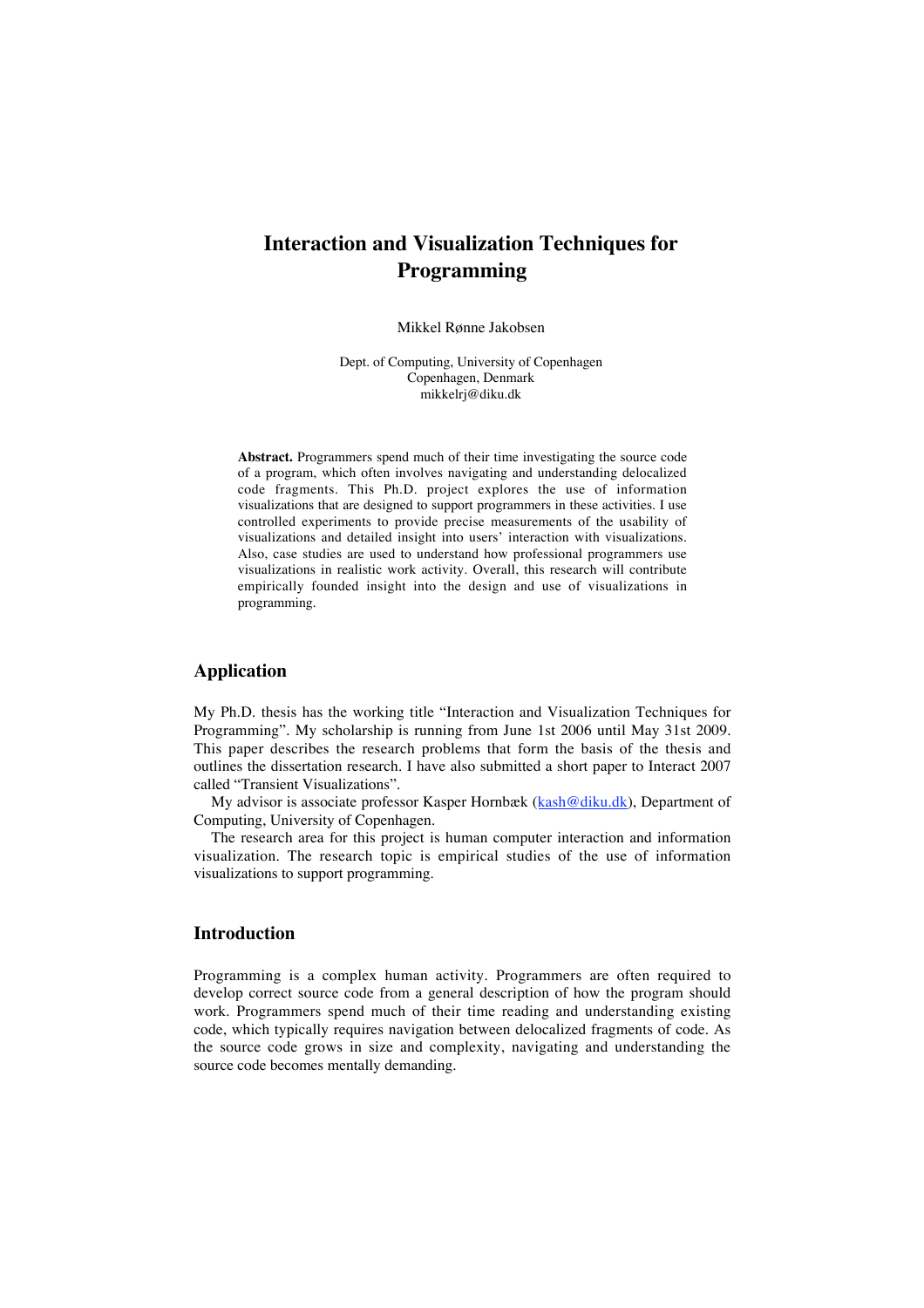#### 2 **Mikkel Rønne Jakobsen**

Information visualization concerns the use of interactive visual representations of data to support problem solving. Use of information visualization to support programming has received considerable attention from the research community [e.g., 9,12]. Relatively few studies, however, have examined the effects of using visualizations in programming. Further empirical studies are needed to understand better how users interact with tools in modern programming environments and how visualization techniques can enhance these interactions.

The complexity of activities performed by programmers that are engaged in challenging tasks has implications for both design and evaluation of visualizations. First, it is complicated to design usable visualizations that support the diversity of activities that goes on in programming. Second, it is difficult to make realistic studies that yield generalizable results. For example, source code editing is rarely considered in design and evaluation of visualization techniques, even though writing and editing source code is an integral part of programming. Thus, techniques that have a documented positive effect on program understanding may prove impractical for programming work in general. Furthermore, empirical research is often limited to studying participants performing simple tasks, often with insufficient experience with the programming tools that are used. Thus, further research is needed to found a broad and deep empirical insight into the use of visualization in programming tools.

An overall hypothesis for this Ph.D. project is that information visualizations can support navigation and understanding of source code. To investigate this claim, visualizations are designed and evaluated. An important aim of this research is to combine visualizations with tools in modern programming environments to support the complex and varied work of professional programmers.

### **Related work**

Recent studies of professional programmers performing maintenance tasks indicate that navigating and understanding source code can be difficult and time consuming [1,10,11]. Ko et al. [10] studied 10 expert Java programmers performing maintenance tasks in a modern programming environment and found that participants spent up to 35% of their time navigating between dependencies in the code. Latoza et al. [11] reported from an observational study of 7 professional programmers that the biggest usability problem involved getting lost while navigating around the source code. Specifically, reading and understanding code fragments that are located in different parts of a source code file requires programmers to scroll or jump between locations in the file [1]. Also, the files containing code fragments related to a task may be located in different parts of the hierarchy of source code. Navigating between code fragments in source code comprised of thousands of files requires considerable efforts of the user. These findings indicate a potential for improving programming tools to better support navigation and understanding of source code.

Furnas's fisheye views [6] present an approach to supporting navigation and understanding of source code. In fisheye views, all source code lines are assigned a degree of interest based on their a priori importance and their relation to the line in focus. Lines with a degree of interest below some threshold are removed from the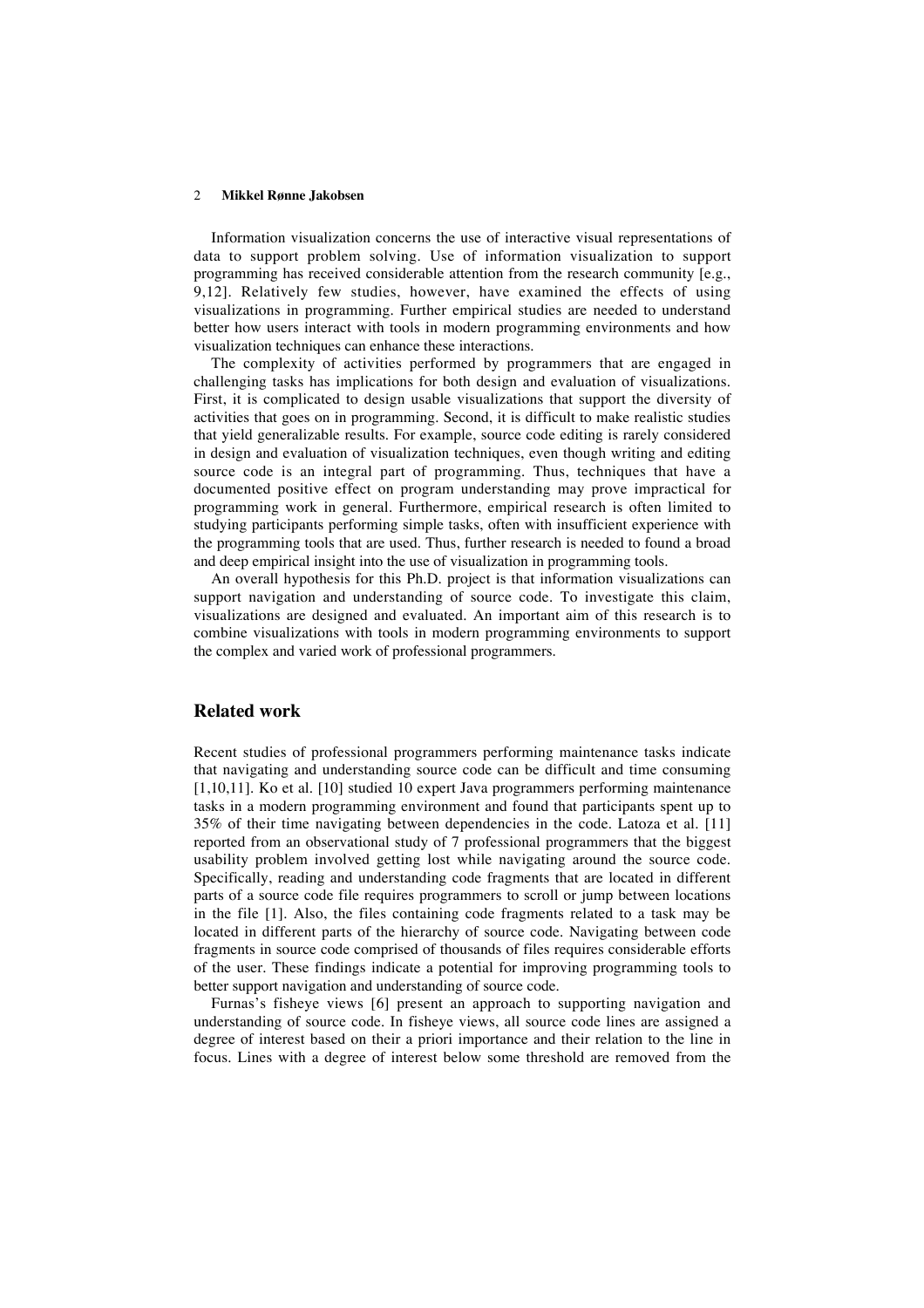view. The resulting view provides both focus details and context information. Combining a fisheye views with a source code editor may help programmers navigate and understand the source code: it may improve understanding, and reduce the need to navigate, because lines of source code that are useful given the programmer's focus of attention are shown in the view; it may allow programmers to navigate faster, because target information is shown in the fisheye view.

Intuitively, visualizations that represent hierarchical data structures by visual enclosure seem useful for representing hierarchically organized source code. Twodimensional representations of the entire source code provide programmers with an overview that may potentially support navigation between delocalized source code. Earlier research of two-dimensional representations of source code has focused on other aspects. For example, SeeSys applies space-filling techniques to visualize statistics in code that is hierarchically divided into subsystems, directories and files [2]. Thumbnail views of source code arranged in two-dimensional space may facilitate the forming of a spatial memory of the source code to support navigation [4]. Evaluations may prove such two-dimensional arrangements of source code useful. However, scaling such arrangements of thumbnails to show large amounts of source code in its entirety may be difficult. In contrast, space-filling techniques such as Treemaps can scale to very large amounts of data [5].

### **Research method and contributions**

This research project mainly contributes empirically founded insight into the use of visualizations in programming. My research aims to strengthen the empirical literature on information visualization. For researchers, important areas of further work are pointed out. For designers, my work may provide advice about how information visualizations can be combined with modern programming environments.

I use elements from different empirical research methods. Controlled experiments are conducted to provide precise measurements of usability of visualizations and to describe users' interaction with interfaces that contain visualizations. Case studies are used to provide evidence about the benefits of visualizations used by professional programmers doing normal work in their own environment. Combining different methods can potentially increase the validity and trustworthiness of the outcome [8].

### **Prior research**

#### **Fisheye views of source code**

My first research contribution published at CHI 2006 reported an experimental study of a fisheye view of source code [7]. The design that was evaluated combined a fisheye view with a source code editor by dividing the editor window into two areas: the focus area comprised the editable part of the view and the context area contained mainly readable context information. Semantic relations between parts of the source code were included in the calculation of the degree of interest. The fisheye view was fully integrated with the Eclipse development environment.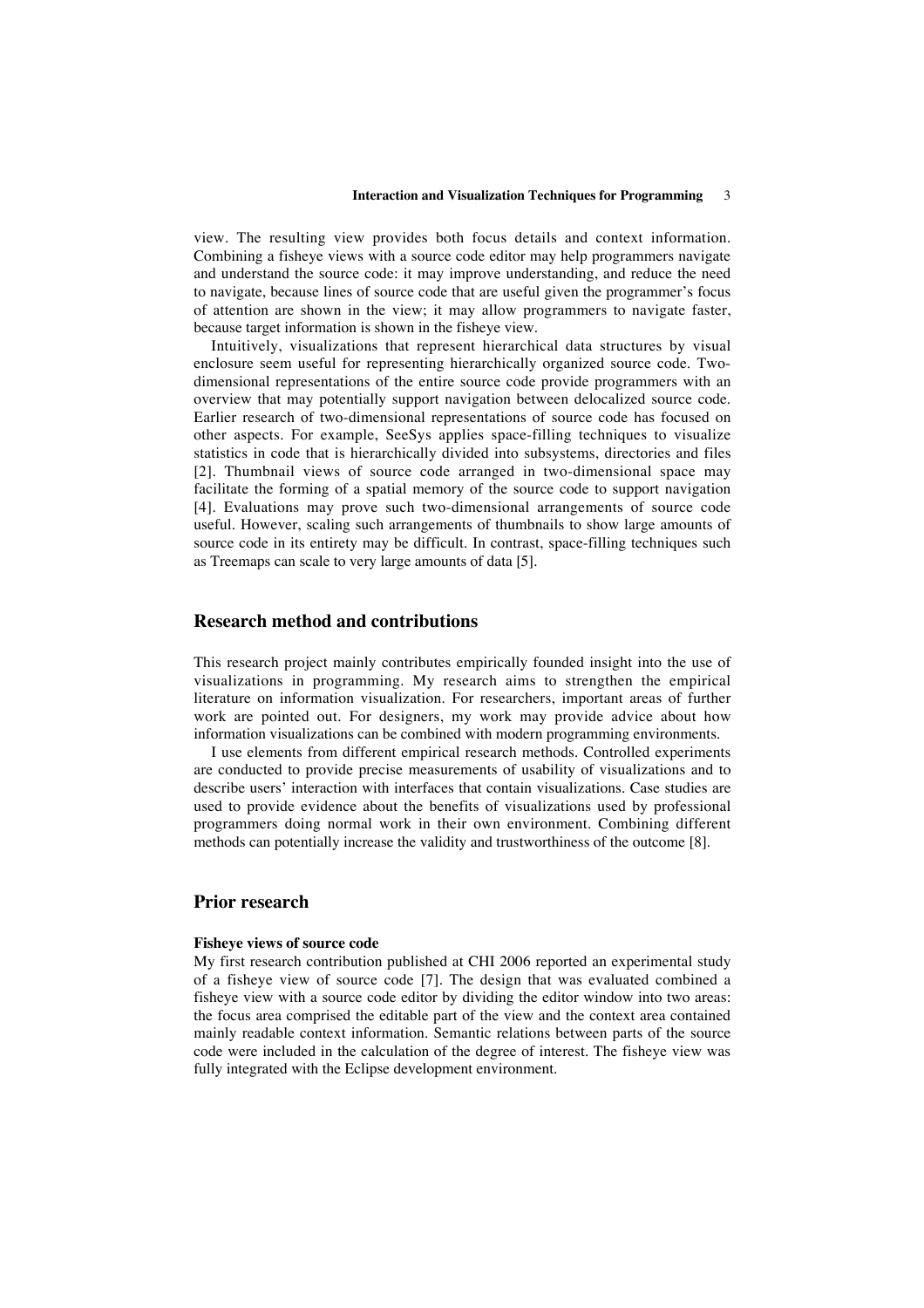#### 4 **Mikkel Rønne Jakobsen**

The experiment compared the usability of the fisheye view with a common, linear presentation of source code. Sixteen participants performed tasks significantly faster with the fisheye view, although results varied dependent on the task type. The participants generally preferred the fisheye view and analysis of participants' interaction with the fisheye view showed effective use of the context information to complete tasks. Results indicated that semantically related information is important, while source code displayed because of a high a priori degree of interest is less useful. Limitations of the experiment call for follow-up studies. First, participants in the experiment were given relatively short practice time with the fisheye view and were thus not confident in using the fisheye view. Second, realism of the programming environment was reduced because the tools available to the participants in the experiment were limited. Third, the study investigated only simple programming activity. Questions raised include (1) what types of information to include, (2) how to effectively use display space, and (3) how to improve interaction in the fisheye view to facilitate both investigation and editing of source code.

#### **Transient visualizations**

As mentioned above, a fisheye view was found to support participants in task involving navigation and understanding. However, some participants expressed concern that the fisheye view could be inappropriate for writing and editing code because they want a large view of source code for those tasks [7]. One idea is to allow users to call up the fisheye view on demand.

In general, transient use of information visualization close to the user's focus of attention presents an approach to support specific contexts of use without permanently changing the user interface. Using transient visualizations to facilitate infrequent and unpredictable contexts of use, the original permanent view can be dedicated to information used in frequent contexts of use. For example, information needed for navigating to dependencies in the code could effectively be shown on demand in a transient fisheye view of source code. Experimental studies are planned as part of this project to investigate the usefulness of transient visualizations, in particular with regard to programming.

To obtain empirical evidence about the usefulness of transient visualizations, I conducted an experiment. Twenty participants performed search and navigation tasks using map interfaces. One interface contains an overview permanently fixed in the upper-right corner of the detail window. In another interface, users can temporary call up an overview at the mouse cursor position. Results show clear preference for the interface with the transient overview. However, no overall difference between the two interfaces was found for task completion times and accuracy.

#### **Future research**

#### **Fisheye views of source code**

Currently, I plan a controlled experiment to compare interfaces that use transient and permanent fisheye views of source code. Fig. 1 shows part of the interface that uses the transient fisheye view of source code. The experiment combines a study of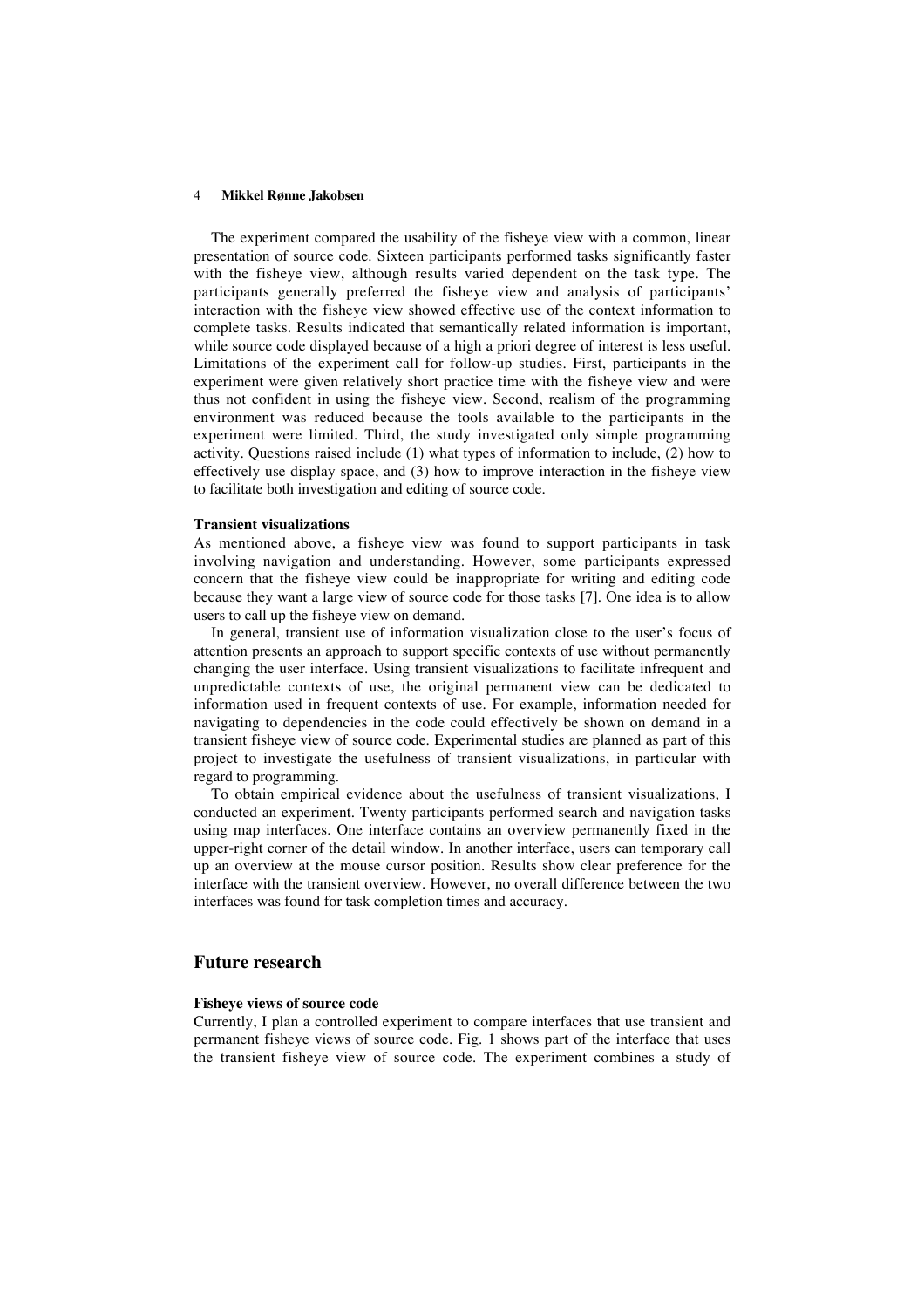participants performing maintenance tasks, with measurement of usability in repeated trials involving navigation and understanding tasks. The experiment aims to uncover whether transient fisheye views can be used for navigating and understanding source code efficiently, without compromising on a large view of code for reading and editing. Additionally, participants will get adequate training to be proficient with the interface prior to measurements of usability.

Next, I am planning a case study to investigate how professional programmers use fisheye views in real work. The study aims to observe participants and collect quantitative information about their use of fisheye views of source code. Establishing a protocol of programming work will enable detailed analysis of interaction patterns in the use of fisheye views compared with a traditional, linear view of source code. A prerequisite for the study to yield useful results is a stable and usable interface that programmers will use in their work.





**Fig. 1.** Detail screenshot of a transient fisheye view of source code that uses popup windows above and below the editor window to show program lines related to the user's focus.

**Fig. 2.** Preliminary design of a map visualization of Java source code using a treemap approach.

#### **Transient visualizations**

Results from the ongoing experiments with transient visualizations that are part of this project will be consolidated to provide an empirical basis for discussing the benefits and limitations of transient visualizations.

#### **Map visualizations of source code**

Two-dimensional map visualizations are investigated with the aim of supporting understanding and navigation of source code. Fig. 2 shows a preliminary design of such a map, which represents the entire source code of a Java program. Map visualizations may utilize spatial cognition to provide programmers with an overview of the entire source code. One use of such a map is to highlight those delocalized code fragments that are being investigated in a maintenance task, for example by highlighting code that has been read or edited. Other possible uses include visualizing dependencies in the source code to support understanding or visualizing results of a search in source code to help programmers find and navigate relevant code.